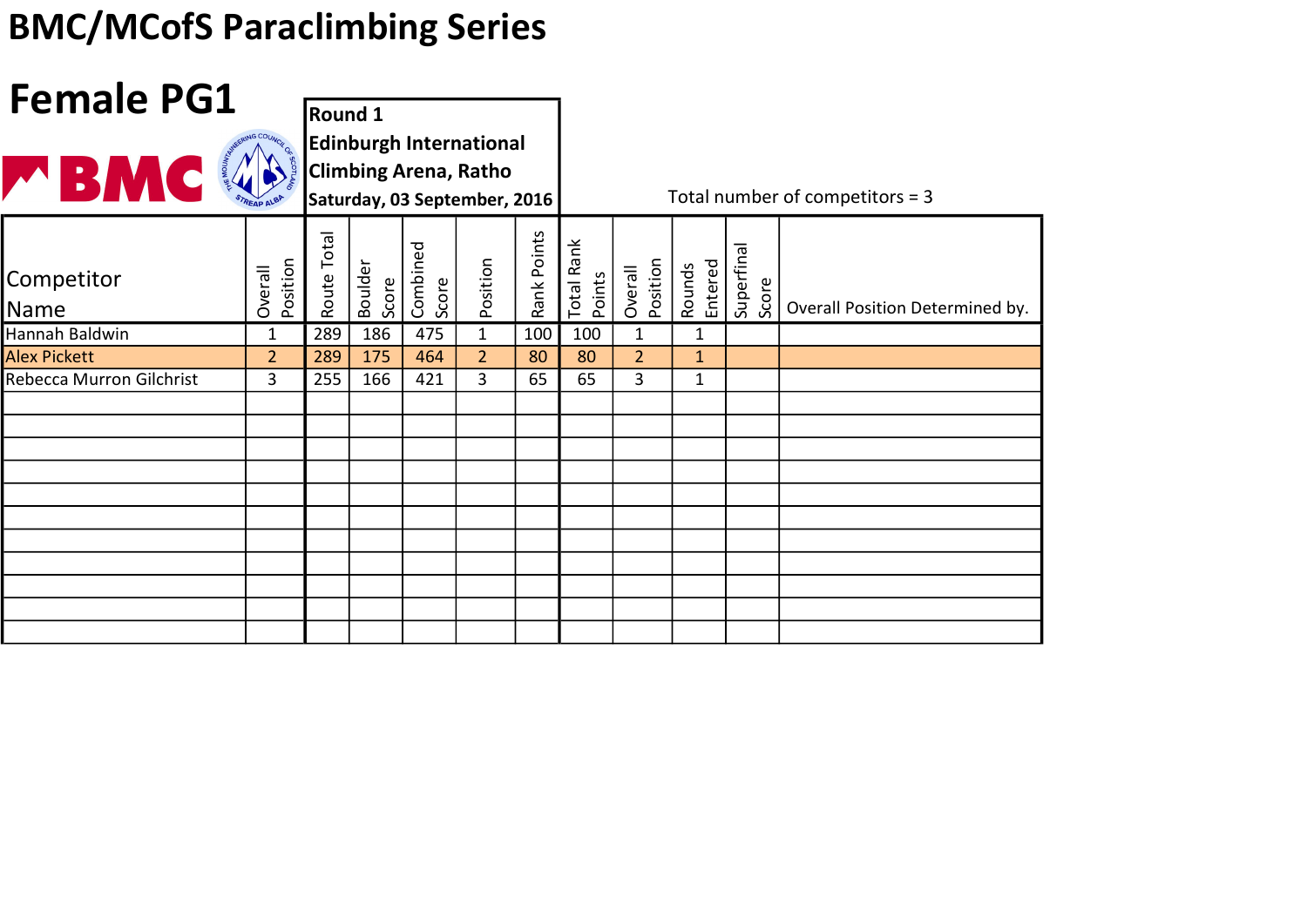| <b>Male PG1</b>    |                     |                |                  |                   |                                                                                                |             |                             |                     |                   |                     |                                 |
|--------------------|---------------------|----------------|------------------|-------------------|------------------------------------------------------------------------------------------------|-------------|-----------------------------|---------------------|-------------------|---------------------|---------------------------------|
|                    |                     | <b>Round 1</b> |                  |                   |                                                                                                |             |                             |                     |                   |                     |                                 |
| WBMC               |                     |                |                  |                   | <b>Edinburgh International</b><br><b>Climbing Arena, Ratho</b><br>Saturday, 03 September, 2016 |             |                             |                     |                   |                     | Total number of competitors = 2 |
| Competitor<br>Name | Position<br>Overall | Route Total    | Boulder<br>Score | Combined<br>Score | Position                                                                                       | Rank Points | <b>Total Rank</b><br>Points | Position<br>Overall | Rounds<br>Entered | Superfinal<br>Score | Overall Position Determined by. |
| <b>Alex Downes</b> | $\mathbf{1}$        | 289            | 174              | 463               | $\mathbf{1}$                                                                                   | 100         | 100                         | $\mathbf{1}$        | $\mathbf{1}$      |                     |                                 |
| <b>Aaron Hume</b>  | $\overline{2}$      | 256            | 116              | 372               | 2 <sup>1</sup>                                                                                 | 80          | 80                          | $\overline{2}$      | $\mathbf{1}$      |                     |                                 |
|                    |                     |                |                  |                   |                                                                                                |             |                             |                     |                   |                     |                                 |
|                    |                     |                |                  |                   |                                                                                                |             |                             |                     |                   |                     |                                 |
|                    |                     |                |                  |                   |                                                                                                |             |                             |                     |                   |                     |                                 |
|                    |                     |                |                  |                   |                                                                                                |             |                             |                     |                   |                     |                                 |
|                    |                     |                |                  |                   |                                                                                                |             |                             |                     |                   |                     |                                 |
|                    |                     |                |                  |                   |                                                                                                |             |                             |                     |                   |                     |                                 |
|                    |                     |                |                  |                   |                                                                                                |             |                             |                     |                   |                     |                                 |
|                    |                     |                |                  |                   |                                                                                                |             |                             |                     |                   |                     |                                 |
|                    |                     |                |                  |                   |                                                                                                |             |                             |                     |                   |                     |                                 |
|                    |                     |                |                  |                   |                                                                                                |             |                             |                     |                   |                     |                                 |
|                    |                     |                |                  |                   |                                                                                                |             |                             |                     |                   |                     |                                 |
|                    |                     |                |                  |                   |                                                                                                |             |                             |                     |                   |                     |                                 |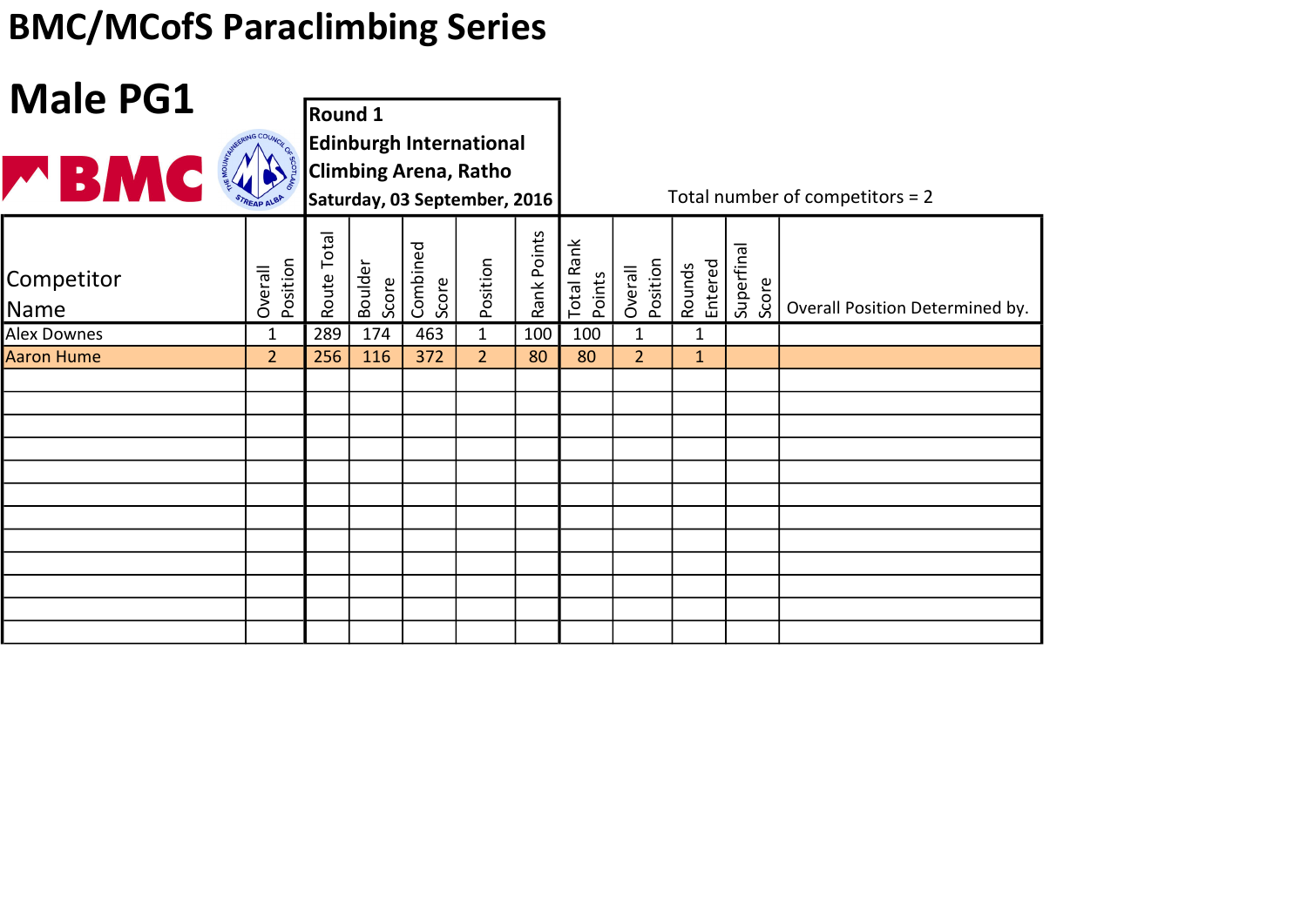| <b>Female - PG2</b> |                     |             |                  |                   |                                                                                                |             |                      |                     |                   |                     |                                   |
|---------------------|---------------------|-------------|------------------|-------------------|------------------------------------------------------------------------------------------------|-------------|----------------------|---------------------|-------------------|---------------------|-----------------------------------|
|                     |                     | Round 1     |                  |                   |                                                                                                |             |                      |                     |                   |                     |                                   |
| <b>MBMC</b>         |                     |             |                  |                   | <b>Edinburgh International</b><br><b>Climbing Arena, Ratho</b><br>Saturday, 03 September, 2016 |             |                      |                     |                   |                     | Total number of competitors = $2$ |
| Competitor<br>Name  | Position<br>Overall | Route Total | Boulder<br>Score | Combined<br>Score | Position                                                                                       | Rank Points | Total Rank<br>Points | Position<br>Overall | Rounds<br>Entered | Superfinal<br>Score | Overall Position Determined by.   |
| Joanne Waterton     | 1                   | 300         | 186              | 486               | $\mathbf{1}$                                                                                   | 100         | 100                  | $\mathbf{1}$        | $\mathbf{1}$      |                     |                                   |
| <b>Esme Harte</b>   | $\overline{2}$      | 295         | 186              | 481               | 2 <sup>1</sup>                                                                                 | 80          | 80                   | $\overline{2}$      | $\mathbf{1}$      |                     |                                   |
|                     |                     |             |                  |                   |                                                                                                |             |                      |                     |                   |                     |                                   |
|                     |                     |             |                  |                   |                                                                                                |             |                      |                     |                   |                     |                                   |
|                     |                     |             |                  |                   |                                                                                                |             |                      |                     |                   |                     |                                   |
|                     |                     |             |                  |                   |                                                                                                |             |                      |                     |                   |                     |                                   |
|                     |                     |             |                  |                   |                                                                                                |             |                      |                     |                   |                     |                                   |
|                     |                     |             |                  |                   |                                                                                                |             |                      |                     |                   |                     |                                   |
|                     |                     |             |                  |                   |                                                                                                |             |                      |                     |                   |                     |                                   |
|                     |                     |             |                  |                   |                                                                                                |             |                      |                     |                   |                     |                                   |
|                     |                     |             |                  |                   |                                                                                                |             |                      |                     |                   |                     |                                   |
|                     |                     |             |                  |                   |                                                                                                |             |                      |                     |                   |                     |                                   |
|                     |                     |             |                  |                   |                                                                                                |             |                      |                     |                   |                     |                                   |
|                     |                     |             |                  |                   |                                                                                                |             |                      |                     |                   |                     |                                   |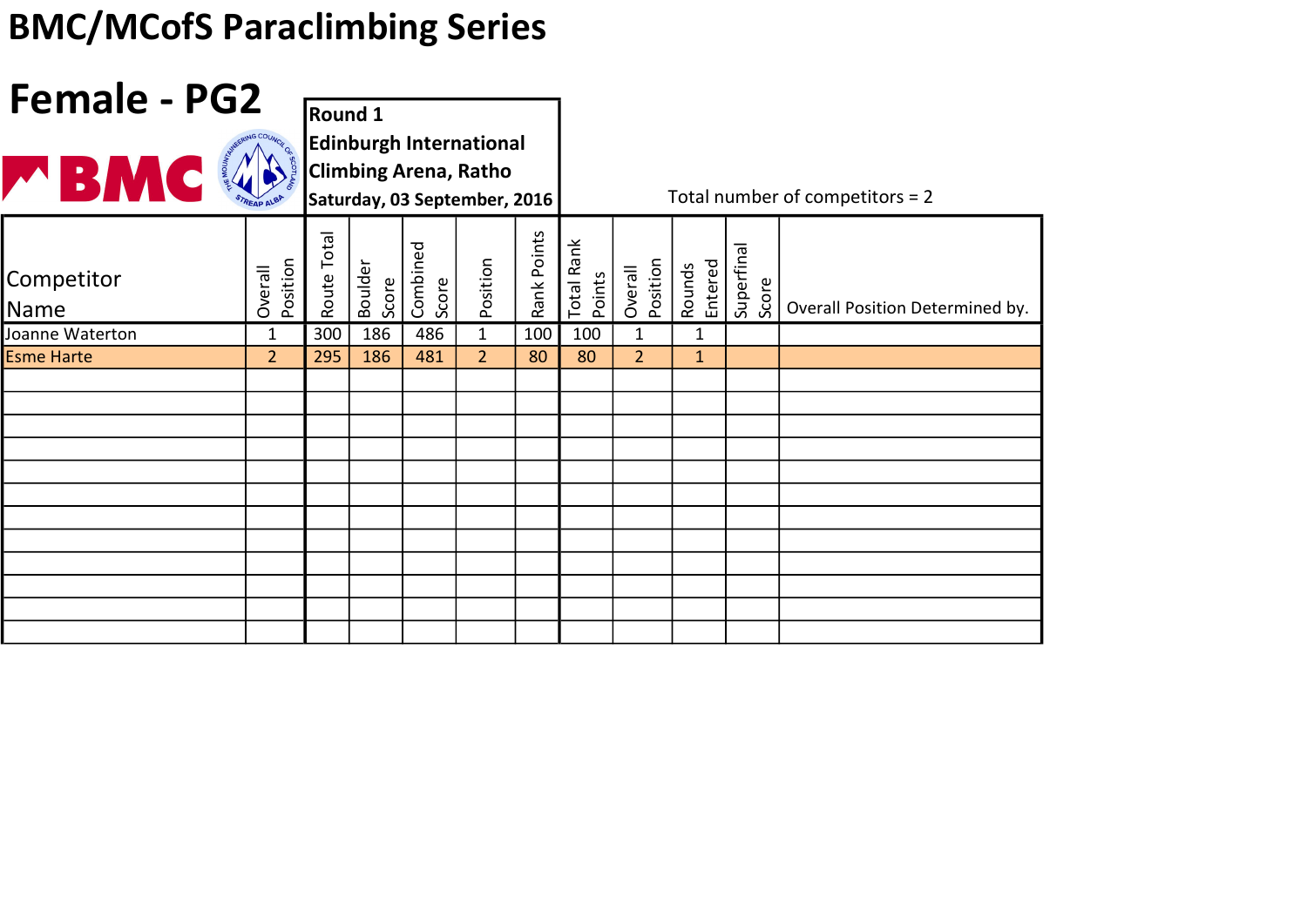| Male - PG2         |                     |                |                  |                   |                                                                                                |             |                             |                     |                   |                     |                                   |
|--------------------|---------------------|----------------|------------------|-------------------|------------------------------------------------------------------------------------------------|-------------|-----------------------------|---------------------|-------------------|---------------------|-----------------------------------|
|                    |                     | <b>Round 1</b> |                  |                   |                                                                                                |             |                             |                     |                   |                     |                                   |
| <b>WBMC</b>        |                     |                |                  |                   | <b>Edinburgh International</b><br><b>Climbing Arena, Ratho</b><br>Saturday, 03 September, 2016 |             |                             |                     |                   |                     | Total number of competitors = $5$ |
| Competitor<br>Name | Position<br>Overall | Route Total    | Boulder<br>Score | Combined<br>Score | Position                                                                                       | Rank Points | <b>Total Rank</b><br>Points | Position<br>Overall | Entered<br>Rounds | Superfinal<br>Score | Overall Position Determined by.   |
| Keith Lynch        | 1                   | 297            | 186              | 483               | $\mathbf 1$                                                                                    | 100         | 100                         | $\mathbf{1}$        | $\mathbf{1}$      |                     |                                   |
| <b>Bjoern Eser</b> | $\overline{2}$      | 282            | 186              | 468               | $\overline{2}$                                                                                 | 80          | 80                          | $\overline{2}$      | $\mathbf{1}$      |                     |                                   |
| Martin Heald       | 3                   | 279            | 186              | 465               | 3                                                                                              | 65          | 65                          | 3                   | $\mathbf{1}$      |                     |                                   |
| Tom Perry          | 4                   | 278            | 186              | 464               | $\overline{4}$                                                                                 | 55          | 55                          | $\overline{4}$      | $\mathbf{1}$      |                     |                                   |
| Adam Wood          | 5                   | 274            | 186              | 460               | 5                                                                                              | 51          | 51                          | 5                   | $\mathbf 1$       |                     |                                   |
|                    |                     |                |                  |                   |                                                                                                |             |                             |                     |                   |                     |                                   |
|                    |                     |                |                  |                   |                                                                                                |             |                             |                     |                   |                     |                                   |
|                    |                     |                |                  |                   |                                                                                                |             |                             |                     |                   |                     |                                   |
|                    |                     |                |                  |                   |                                                                                                |             |                             |                     |                   |                     |                                   |
|                    |                     |                |                  |                   |                                                                                                |             |                             |                     |                   |                     |                                   |
|                    |                     |                |                  |                   |                                                                                                |             |                             |                     |                   |                     |                                   |
|                    |                     |                |                  |                   |                                                                                                |             |                             |                     |                   |                     |                                   |
|                    |                     |                |                  |                   |                                                                                                |             |                             |                     |                   |                     |                                   |
|                    |                     |                |                  |                   |                                                                                                |             |                             |                     |                   |                     |                                   |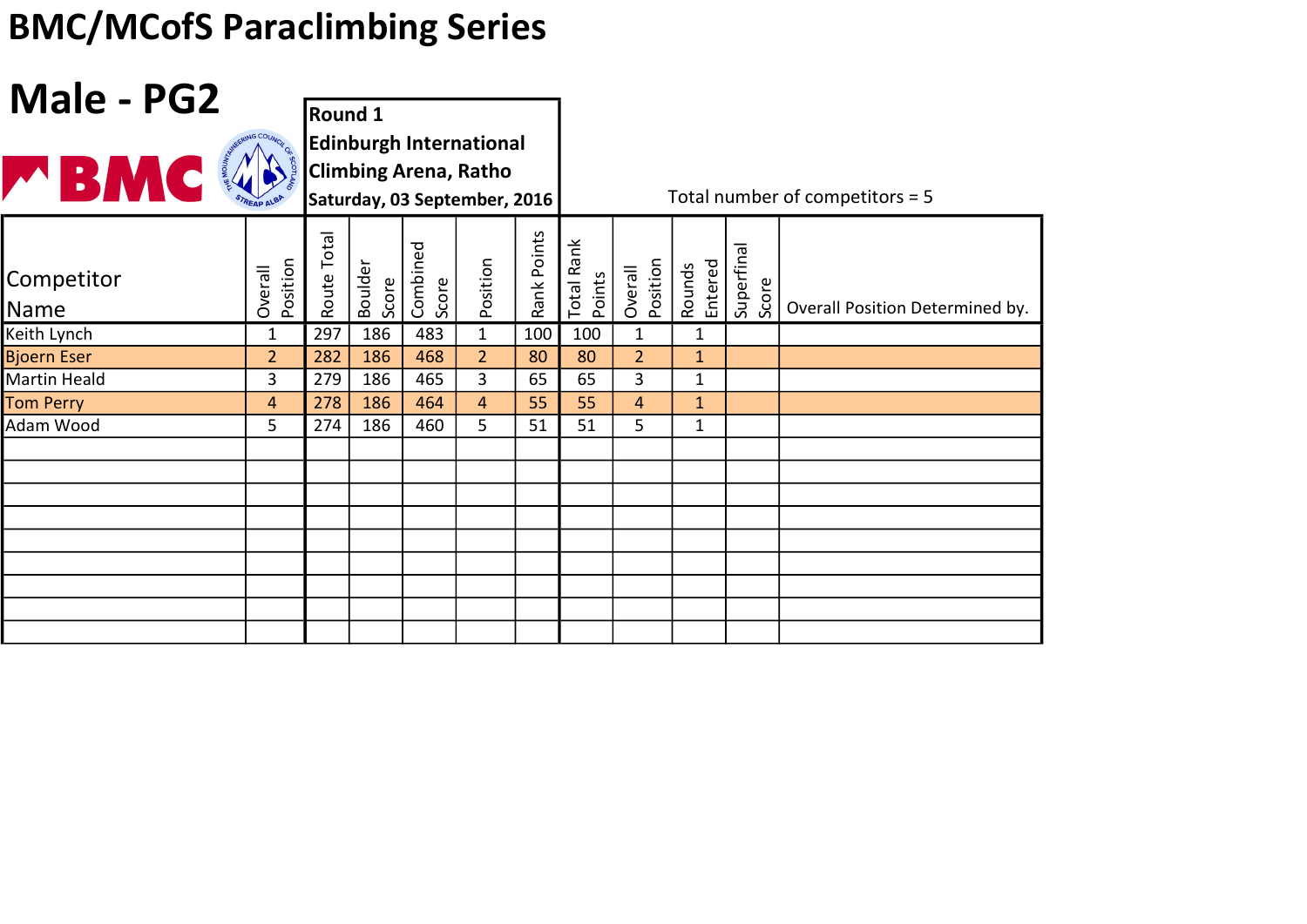| Female - PG3          |                     |                |                  |                   |                                                                                                |             |                      |                     |                   |                     |                                 |
|-----------------------|---------------------|----------------|------------------|-------------------|------------------------------------------------------------------------------------------------|-------------|----------------------|---------------------|-------------------|---------------------|---------------------------------|
|                       |                     | <b>Round 1</b> |                  |                   |                                                                                                |             |                      |                     |                   |                     |                                 |
| <b>MBMC</b>           |                     |                |                  |                   | <b>Edinburgh International</b><br><b>Climbing Arena, Ratho</b><br>Saturday, 03 September, 2016 |             |                      |                     |                   |                     | Total number of competitors = 2 |
| Competitor<br>Name    | Position<br>Overall | Route Total    | Boulder<br>Score | Combined<br>Score | Position                                                                                       | Rank Points | Total Rank<br>Points | Position<br>Overall | Rounds<br>Entered | Superfinal<br>Score | Overall Position Determined by. |
| Isabella Walsh        | $\mathbf{1}$        | 289            | 186              | 475               | $\mathbf{1}$                                                                                   | 100         | 100                  | $\mathbf{1}$        | $\mathbf{1}$      |                     |                                 |
| <b>Anoushe Husain</b> | $\overline{2}$      | 270            | 182              | 452               | 2 <sup>1</sup>                                                                                 | 80          | 80                   | $\overline{2}$      | $\mathbf{1}$      |                     |                                 |
|                       |                     |                |                  |                   |                                                                                                |             |                      |                     |                   |                     |                                 |
|                       |                     |                |                  |                   |                                                                                                |             |                      |                     |                   |                     |                                 |
|                       |                     |                |                  |                   |                                                                                                |             |                      |                     |                   |                     |                                 |
|                       |                     |                |                  |                   |                                                                                                |             |                      |                     |                   |                     |                                 |
|                       |                     |                |                  |                   |                                                                                                |             |                      |                     |                   |                     |                                 |
|                       |                     |                |                  |                   |                                                                                                |             |                      |                     |                   |                     |                                 |
|                       |                     |                |                  |                   |                                                                                                |             |                      |                     |                   |                     |                                 |
|                       |                     |                |                  |                   |                                                                                                |             |                      |                     |                   |                     |                                 |
|                       |                     |                |                  |                   |                                                                                                |             |                      |                     |                   |                     |                                 |
|                       |                     |                |                  |                   |                                                                                                |             |                      |                     |                   |                     |                                 |
|                       |                     |                |                  |                   |                                                                                                |             |                      |                     |                   |                     |                                 |
|                       |                     |                |                  |                   |                                                                                                |             |                      |                     |                   |                     |                                 |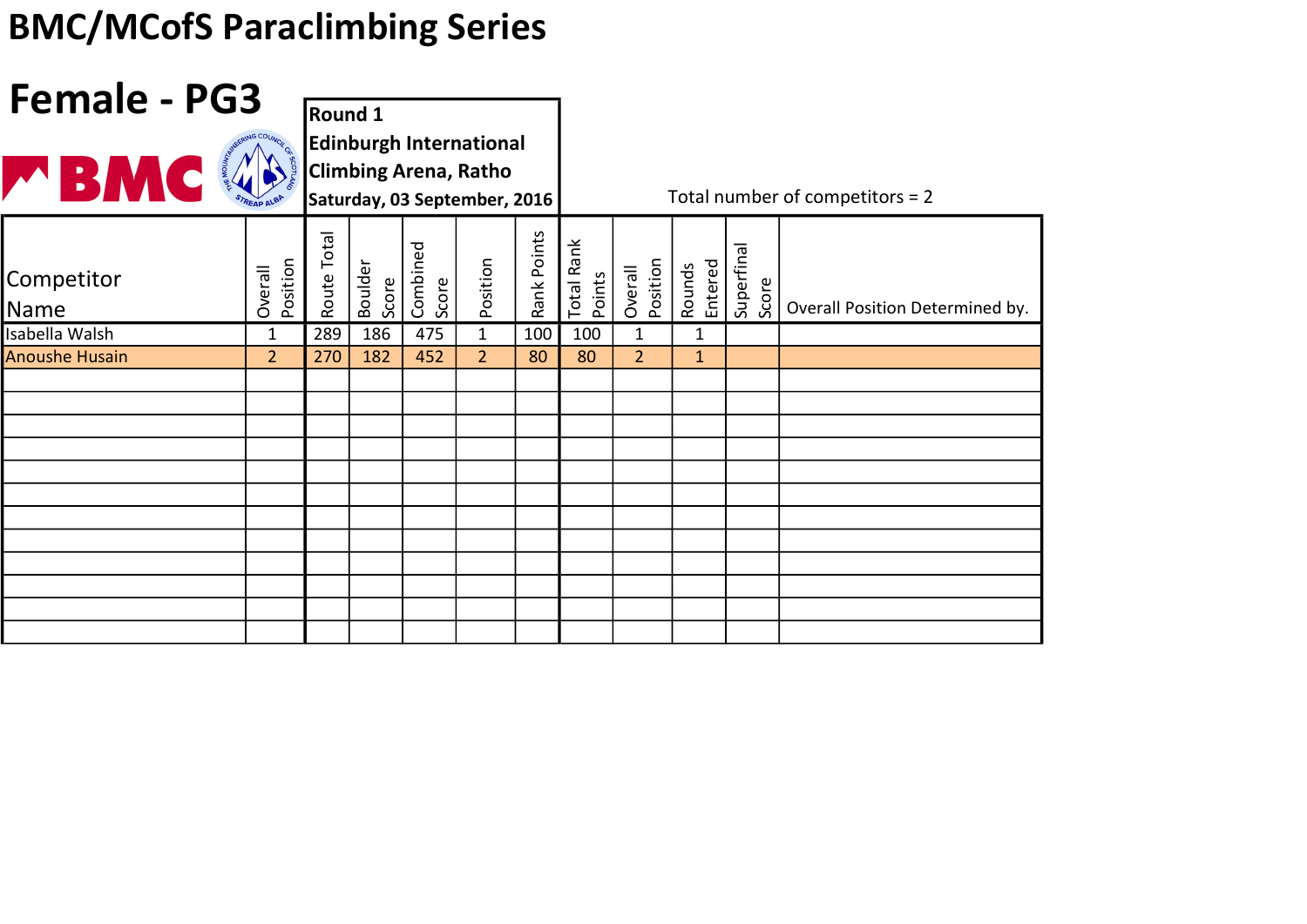| Male - PG3              |                     |                |                  |                   |                                                                                                |             |                             |                     |                   |                     |                                 |
|-------------------------|---------------------|----------------|------------------|-------------------|------------------------------------------------------------------------------------------------|-------------|-----------------------------|---------------------|-------------------|---------------------|---------------------------------|
|                         |                     | <b>Round 1</b> |                  |                   |                                                                                                |             |                             |                     |                   |                     |                                 |
| <b>EMC</b>              |                     |                |                  |                   | <b>Edinburgh International</b><br><b>Climbing Arena, Ratho</b><br>Saturday, 03 September, 2016 |             |                             |                     |                   |                     | Total number of competitors = 2 |
| Competitor<br>Name      | Position<br>Overall | Route Total    | Boulder<br>Score | Combined<br>Score | Position                                                                                       | Rank Points | <b>Total Rank</b><br>Points | Position<br>Overall | Entered<br>Rounds | Superfinal<br>Score | Overall Position Determined by. |
| <b>Matthew Phillips</b> | $\mathbf{1}$        | 300            | 186              | 486               | $\mathbf{1}$                                                                                   | 100         | 100                         | $\mathbf{1}$        | $\mathbf{1}$      |                     |                                 |
| Jamie Andrew            | $\overline{2}$      | 273            | 186              | 459               | 2 <sup>1</sup>                                                                                 | 80          | 80                          | $\overline{2}$      | $\mathbf{1}$      |                     |                                 |
|                         |                     |                |                  |                   |                                                                                                |             |                             |                     |                   |                     |                                 |
|                         |                     |                |                  |                   |                                                                                                |             |                             |                     |                   |                     |                                 |
|                         |                     |                |                  |                   |                                                                                                |             |                             |                     |                   |                     |                                 |
|                         |                     |                |                  |                   |                                                                                                |             |                             |                     |                   |                     |                                 |
|                         |                     |                |                  |                   |                                                                                                |             |                             |                     |                   |                     |                                 |
|                         |                     |                |                  |                   |                                                                                                |             |                             |                     |                   |                     |                                 |
|                         |                     |                |                  |                   |                                                                                                |             |                             |                     |                   |                     |                                 |
|                         |                     |                |                  |                   |                                                                                                |             |                             |                     |                   |                     |                                 |
|                         |                     |                |                  |                   |                                                                                                |             |                             |                     |                   |                     |                                 |
|                         |                     |                |                  |                   |                                                                                                |             |                             |                     |                   |                     |                                 |
|                         |                     |                |                  |                   |                                                                                                |             |                             |                     |                   |                     |                                 |
|                         |                     |                |                  |                   |                                                                                                |             |                             |                     |                   |                     |                                 |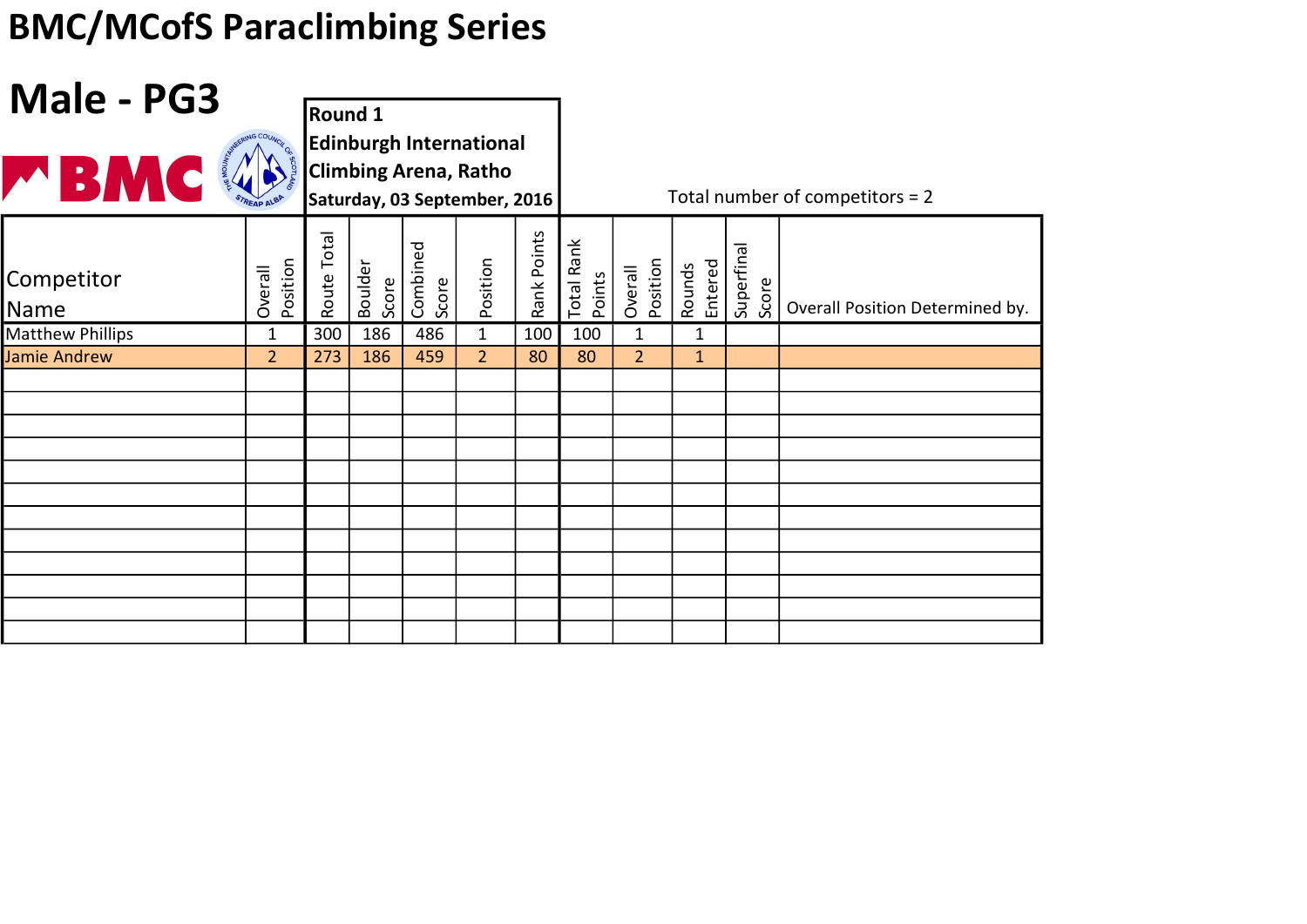| <b>Female - PG4</b>       |                     |                |                  |                   |                                                                                                |             |                             |                     |                   |                     |                                   |
|---------------------------|---------------------|----------------|------------------|-------------------|------------------------------------------------------------------------------------------------|-------------|-----------------------------|---------------------|-------------------|---------------------|-----------------------------------|
|                           |                     | <b>Round 1</b> |                  |                   |                                                                                                |             |                             |                     |                   |                     |                                   |
| <b>MBMC</b>               |                     |                |                  |                   | <b>Edinburgh International</b><br><b>Climbing Arena, Ratho</b><br>Saturday, 03 September, 2016 |             |                             |                     |                   |                     | Total number of competitors = $1$ |
| Competitor<br><b>Name</b> | Position<br>Overall | Route Total    | Boulder<br>Score | Combined<br>Score | Position                                                                                       | Rank Points | <b>Total Rank</b><br>Points | Position<br>Overall | Entered<br>Rounds | Superfinal<br>Score | Overall Position Determined by.   |
| Theresa Osborne-Bell      | $\mathbf{1}$        | 265            | 171              | 436               | $\mathbf{1}$                                                                                   | 100         | 100                         | $\mathbf{1}$        | $\mathbf{1}$      |                     |                                   |
|                           |                     |                |                  |                   |                                                                                                |             |                             |                     |                   |                     |                                   |
|                           |                     |                |                  |                   |                                                                                                |             |                             |                     |                   |                     |                                   |
|                           |                     |                |                  |                   |                                                                                                |             |                             |                     |                   |                     |                                   |
|                           |                     |                |                  |                   |                                                                                                |             |                             |                     |                   |                     |                                   |
|                           |                     |                |                  |                   |                                                                                                |             |                             |                     |                   |                     |                                   |
|                           |                     |                |                  |                   |                                                                                                |             |                             |                     |                   |                     |                                   |
|                           |                     |                |                  |                   |                                                                                                |             |                             |                     |                   |                     |                                   |
|                           |                     |                |                  |                   |                                                                                                |             |                             |                     |                   |                     |                                   |
|                           |                     |                |                  |                   |                                                                                                |             |                             |                     |                   |                     |                                   |
|                           |                     |                |                  |                   |                                                                                                |             |                             |                     |                   |                     |                                   |
|                           |                     |                |                  |                   |                                                                                                |             |                             |                     |                   |                     |                                   |
|                           |                     |                |                  |                   |                                                                                                |             |                             |                     |                   |                     |                                   |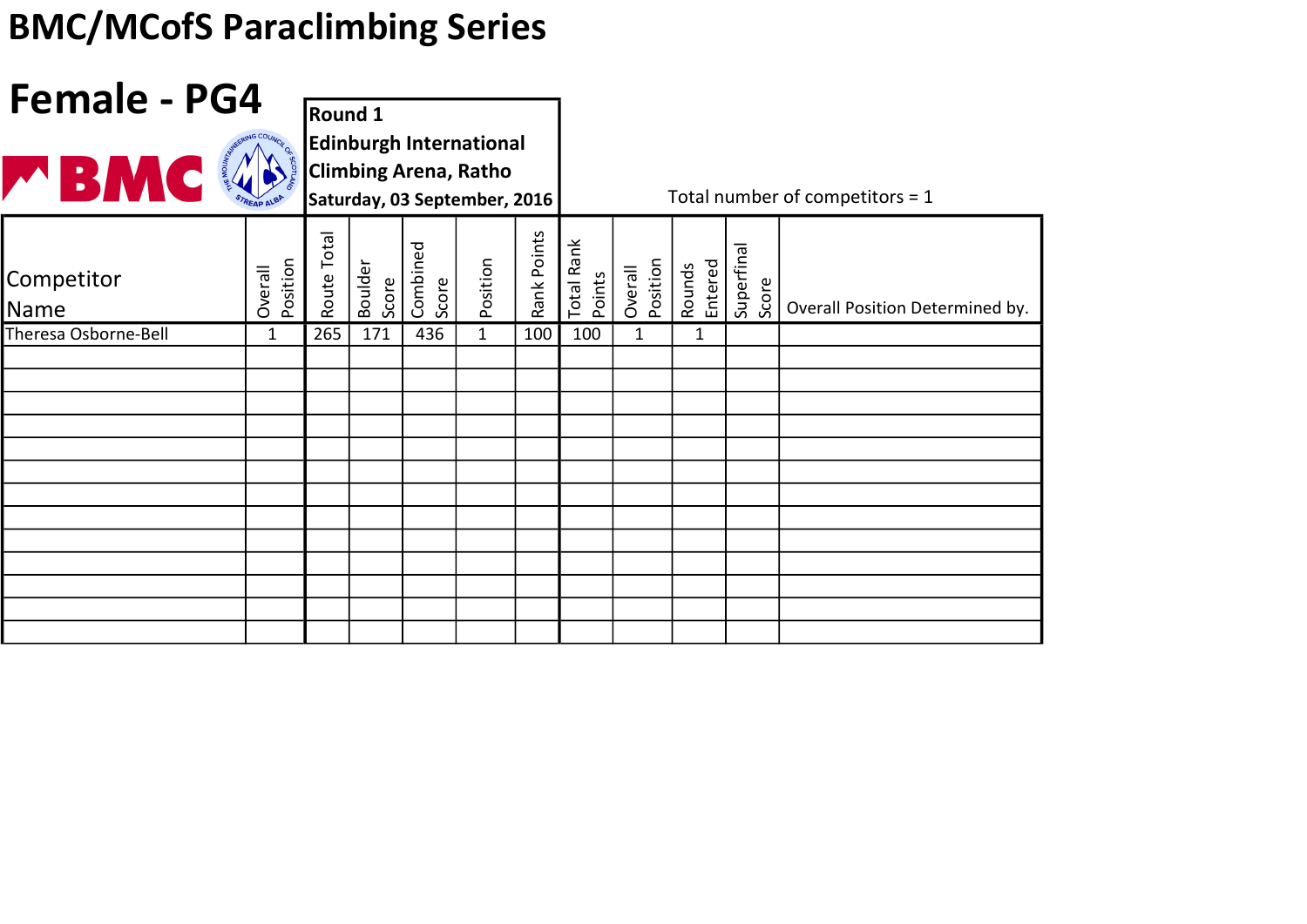| Male - PG4         |                     |                |                  |                   |                                                                                                |             |                             |                     |                   |                     |                                   |
|--------------------|---------------------|----------------|------------------|-------------------|------------------------------------------------------------------------------------------------|-------------|-----------------------------|---------------------|-------------------|---------------------|-----------------------------------|
|                    |                     | <b>Round 1</b> |                  |                   |                                                                                                |             |                             |                     |                   |                     |                                   |
| <b>MBMC</b>        |                     |                |                  |                   | <b>Edinburgh International</b><br><b>Climbing Arena, Ratho</b><br>Saturday, 03 September, 2016 |             |                             |                     |                   |                     | Total number of competitors = $2$ |
| Competitor<br>Name | Position<br>Overall | Route Total    | Boulder<br>Score | Combined<br>Score | Position                                                                                       | Rank Points | <b>Total Rank</b><br>Points | Position<br>Overall | Entered<br>Rounds | Superfinal<br>Score | Overall Position Determined by.   |
| Lux Losey          | $\mathbf{1}$        | 300            | 179              | 479               | $\mathbf{1}$                                                                                   | 100         | 100                         | $\mathbf{1}$        | $\mathbf{1}$      |                     |                                   |
| John Churcher      | $\overline{2}$      | 286            | 177              | 463               | 2 <sup>1</sup>                                                                                 | 80          | 80                          | $\overline{2}$      | $\mathbf{1}$      |                     |                                   |
|                    |                     |                |                  |                   |                                                                                                |             |                             |                     |                   |                     |                                   |
|                    |                     |                |                  |                   |                                                                                                |             |                             |                     |                   |                     |                                   |
|                    |                     |                |                  |                   |                                                                                                |             |                             |                     |                   |                     |                                   |
|                    |                     |                |                  |                   |                                                                                                |             |                             |                     |                   |                     |                                   |
|                    |                     |                |                  |                   |                                                                                                |             |                             |                     |                   |                     |                                   |
|                    |                     |                |                  |                   |                                                                                                |             |                             |                     |                   |                     |                                   |
|                    |                     |                |                  |                   |                                                                                                |             |                             |                     |                   |                     |                                   |
|                    |                     |                |                  |                   |                                                                                                |             |                             |                     |                   |                     |                                   |
|                    |                     |                |                  |                   |                                                                                                |             |                             |                     |                   |                     |                                   |
|                    |                     |                |                  |                   |                                                                                                |             |                             |                     |                   |                     |                                   |
|                    |                     |                |                  |                   |                                                                                                |             |                             |                     |                   |                     |                                   |
|                    |                     |                |                  |                   |                                                                                                |             |                             |                     |                   |                     |                                   |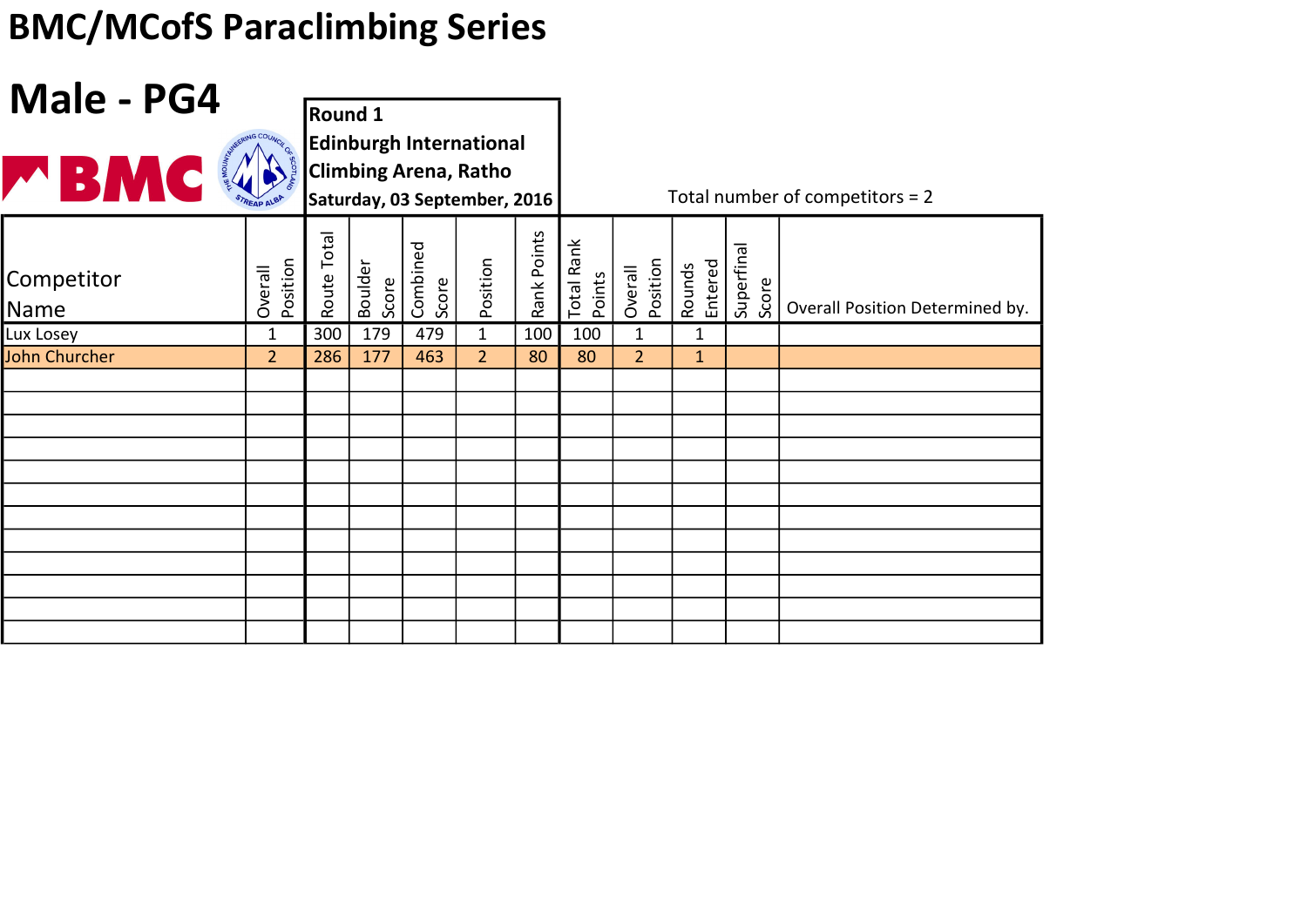| <b>Female - PG5</b> |                     |             |                  |                   |                                                                                                |             |                      |                     |                   |                     |                                 |
|---------------------|---------------------|-------------|------------------|-------------------|------------------------------------------------------------------------------------------------|-------------|----------------------|---------------------|-------------------|---------------------|---------------------------------|
|                     |                     | Round 1     |                  |                   |                                                                                                |             |                      |                     |                   |                     |                                 |
| <b>MBMC</b>         |                     |             |                  |                   | <b>Edinburgh International</b><br><b>Climbing Arena, Ratho</b><br>Saturday, 03 September, 2016 |             |                      |                     |                   |                     | Total number of competitors = 2 |
| Competitor<br>Name  | Position<br>Overall | Route Total | Boulder<br>Score | Combined<br>Score | Position                                                                                       | Rank Points | Total Rank<br>Points | Position<br>Overall | Rounds<br>Entered | Superfinal<br>Score | Overall Position Determined by. |
| Hannah Atkinson     | $\mathbf{1}$        | 295         | 182              | 477               | $\mathbf{1}$                                                                                   | 100         | 100                  | $\mathbf{1}$        | $\mathbf{1}$      |                     |                                 |
| Georgia Pilkington  | $\overline{2}$      | 281         | 186              | 467               | 2 <sup>1</sup>                                                                                 | 80          | 80                   | $\overline{2}$      | $\mathbf{1}$      |                     |                                 |
|                     |                     |             |                  |                   |                                                                                                |             |                      |                     |                   |                     |                                 |
|                     |                     |             |                  |                   |                                                                                                |             |                      |                     |                   |                     |                                 |
|                     |                     |             |                  |                   |                                                                                                |             |                      |                     |                   |                     |                                 |
|                     |                     |             |                  |                   |                                                                                                |             |                      |                     |                   |                     |                                 |
|                     |                     |             |                  |                   |                                                                                                |             |                      |                     |                   |                     |                                 |
|                     |                     |             |                  |                   |                                                                                                |             |                      |                     |                   |                     |                                 |
|                     |                     |             |                  |                   |                                                                                                |             |                      |                     |                   |                     |                                 |
|                     |                     |             |                  |                   |                                                                                                |             |                      |                     |                   |                     |                                 |
|                     |                     |             |                  |                   |                                                                                                |             |                      |                     |                   |                     |                                 |
|                     |                     |             |                  |                   |                                                                                                |             |                      |                     |                   |                     |                                 |
|                     |                     |             |                  |                   |                                                                                                |             |                      |                     |                   |                     |                                 |
|                     |                     |             |                  |                   |                                                                                                |             |                      |                     |                   |                     |                                 |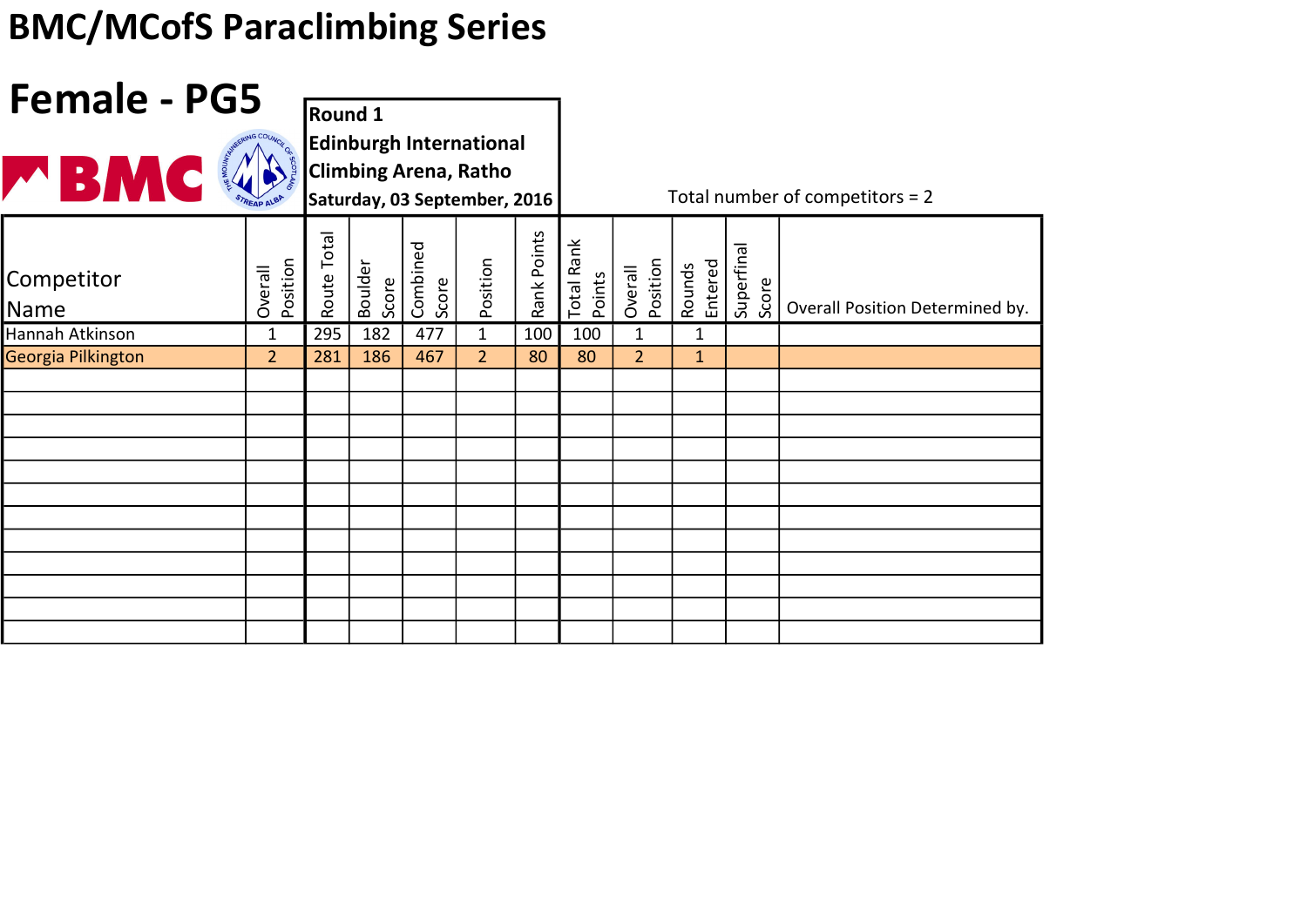| Male - PG5         |                     |             |                                                  |                   |                                                              |             |                             |                     |                   |                     |                                   |
|--------------------|---------------------|-------------|--------------------------------------------------|-------------------|--------------------------------------------------------------|-------------|-----------------------------|---------------------|-------------------|---------------------|-----------------------------------|
|                    |                     |             | <b>Round 1</b><br><b>Edinburgh International</b> |                   |                                                              |             |                             |                     |                   |                     |                                   |
| WBMC               | <b>RIDEO REPAIR</b> |             |                                                  |                   | <b>Climbing Arena, Ratho</b><br>Saturday, 03 September, 2016 |             |                             |                     |                   |                     | Total number of competitors = $1$ |
| Competitor<br>Name | Position<br>Overall | Route Total | Boulder<br>Score                                 | Combined<br>Score | Position                                                     | Rank Points | <b>Total Rank</b><br>Points | Position<br>Overall | Rounds<br>Entered | Superfinal<br>Score | Overall Position Determined by.   |
| Giles Bowman       | $\mathbf{1}$        | 283         | 176                                              | 459               | $\mathbf{1}$                                                 | 100         | 100                         | $\mathbf{1}$        | $\mathbf{1}$      |                     |                                   |
|                    |                     |             |                                                  |                   |                                                              |             |                             |                     |                   |                     |                                   |
|                    |                     |             |                                                  |                   |                                                              |             |                             |                     |                   |                     |                                   |
|                    |                     |             |                                                  |                   |                                                              |             |                             |                     |                   |                     |                                   |
|                    |                     |             |                                                  |                   |                                                              |             |                             |                     |                   |                     |                                   |
|                    |                     |             |                                                  |                   |                                                              |             |                             |                     |                   |                     |                                   |
|                    |                     |             |                                                  |                   |                                                              |             |                             |                     |                   |                     |                                   |
|                    |                     |             |                                                  |                   |                                                              |             |                             |                     |                   |                     |                                   |
|                    |                     |             |                                                  |                   |                                                              |             |                             |                     |                   |                     |                                   |
|                    |                     |             |                                                  |                   |                                                              |             |                             |                     |                   |                     |                                   |
|                    |                     |             |                                                  |                   |                                                              |             |                             |                     |                   |                     |                                   |
|                    |                     |             |                                                  |                   |                                                              |             |                             |                     |                   |                     |                                   |
|                    |                     |             |                                                  |                   |                                                              |             |                             |                     |                   |                     |                                   |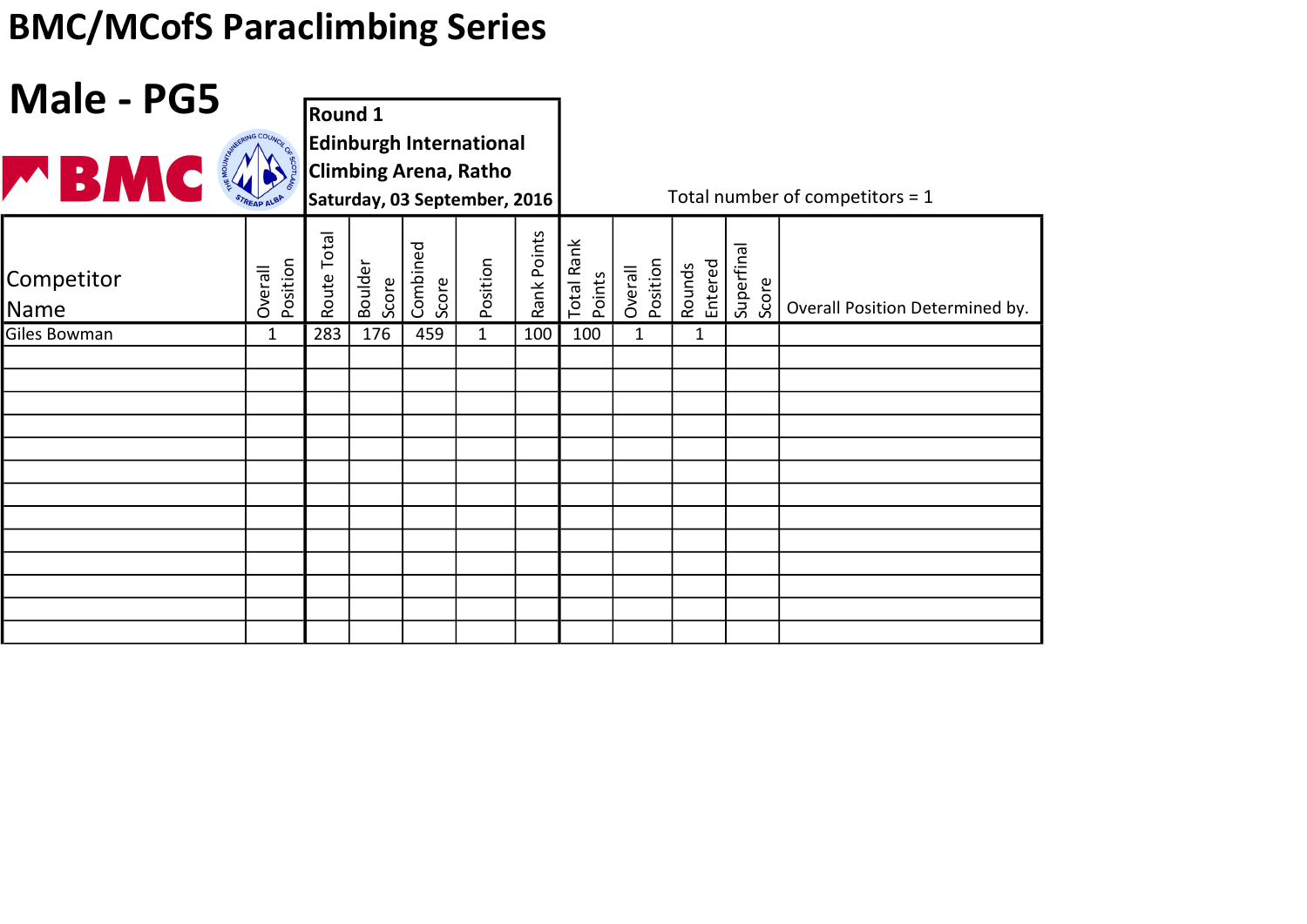| <b>Female - PG6</b> |                     |                |                  |                   |                                                                                                |             |                             |                     |                   |                     |                                   |
|---------------------|---------------------|----------------|------------------|-------------------|------------------------------------------------------------------------------------------------|-------------|-----------------------------|---------------------|-------------------|---------------------|-----------------------------------|
|                     |                     | <b>Round 1</b> |                  |                   |                                                                                                |             |                             |                     |                   |                     |                                   |
| <b>MBMC</b>         |                     |                |                  |                   | <b>Edinburgh International</b><br><b>Climbing Arena, Ratho</b><br>Saturday, 03 September, 2016 |             |                             |                     |                   |                     | Total number of competitors = $1$ |
| Competitor<br>Name  | Position<br>Overall | Route Total    | Boulder<br>Score | Combined<br>Score | Position                                                                                       | Rank Points | <b>Total Rank</b><br>Points | Position<br>Overall | Entered<br>Rounds | Superfinal<br>Score | Overall Position Determined by.   |
| Pip Rowlands        | 1                   | 274            | 165              | 439               | $\mathbf{1}$                                                                                   | 100         | 100                         | $\mathbf{1}$        | $\mathbf{1}$      |                     |                                   |
|                     |                     |                |                  |                   |                                                                                                |             |                             |                     |                   |                     |                                   |
|                     |                     |                |                  |                   |                                                                                                |             |                             |                     |                   |                     |                                   |
|                     |                     |                |                  |                   |                                                                                                |             |                             |                     |                   |                     |                                   |
|                     |                     |                |                  |                   |                                                                                                |             |                             |                     |                   |                     |                                   |
|                     |                     |                |                  |                   |                                                                                                |             |                             |                     |                   |                     |                                   |
|                     |                     |                |                  |                   |                                                                                                |             |                             |                     |                   |                     |                                   |
|                     |                     |                |                  |                   |                                                                                                |             |                             |                     |                   |                     |                                   |
|                     |                     |                |                  |                   |                                                                                                |             |                             |                     |                   |                     |                                   |
|                     |                     |                |                  |                   |                                                                                                |             |                             |                     |                   |                     |                                   |
|                     |                     |                |                  |                   |                                                                                                |             |                             |                     |                   |                     |                                   |
|                     |                     |                |                  |                   |                                                                                                |             |                             |                     |                   |                     |                                   |
|                     |                     |                |                  |                   |                                                                                                |             |                             |                     |                   |                     |                                   |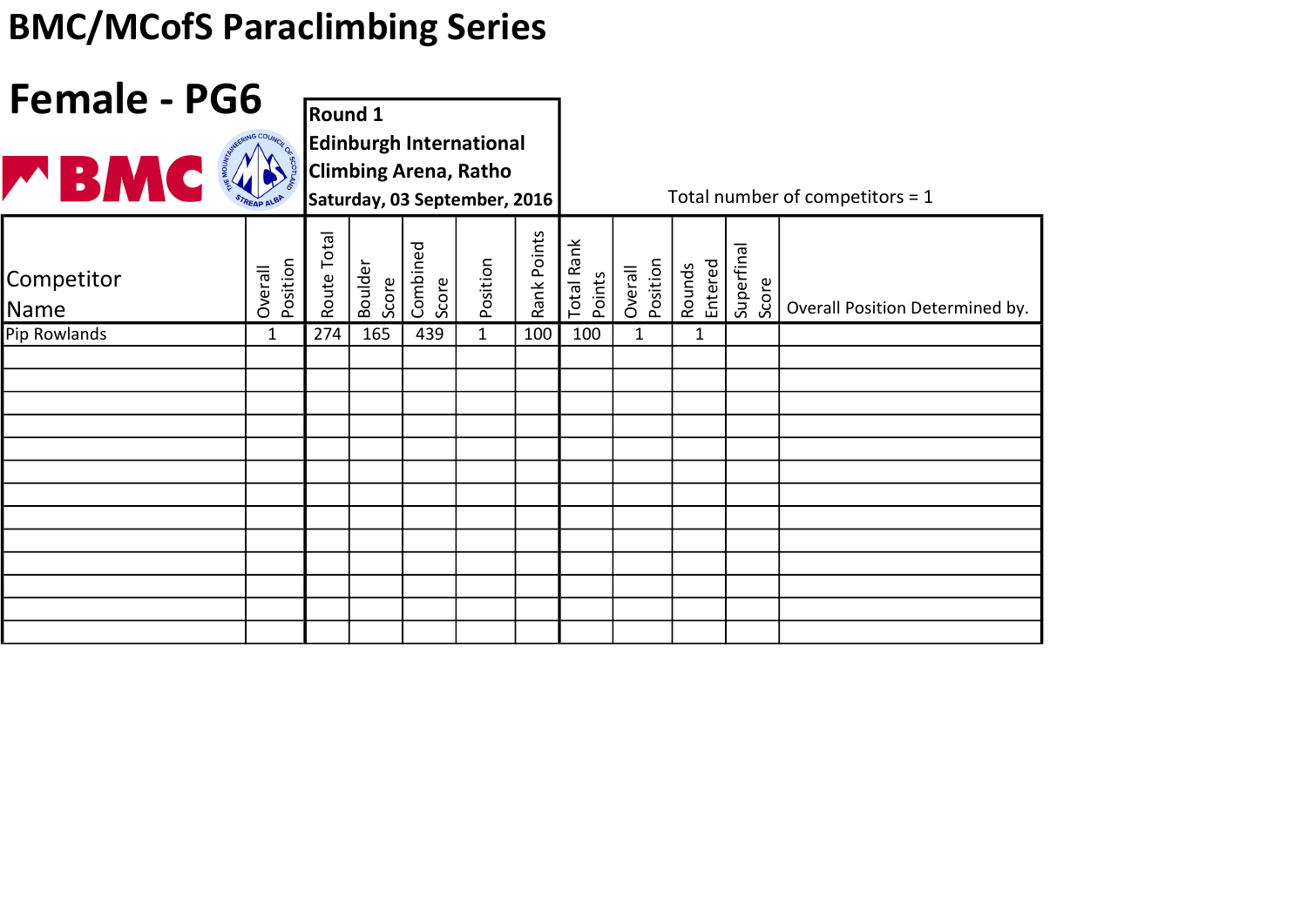| Male - PG8           |                                                        |                |                  |                   |                                                                                                |             |                             |                     |                   |                     |                                 |
|----------------------|--------------------------------------------------------|----------------|------------------|-------------------|------------------------------------------------------------------------------------------------|-------------|-----------------------------|---------------------|-------------------|---------------------|---------------------------------|
|                      |                                                        | <b>Round 1</b> |                  |                   |                                                                                                |             |                             |                     |                   |                     |                                 |
| <b>MBMC</b>          | <b>AND ROAD CONTROL OF SACROSCITED AND RESPONSI</b> NG |                |                  |                   | <b>Edinburgh International</b><br><b>Climbing Arena, Ratho</b><br>Saturday, 03 September, 2016 |             |                             |                     |                   |                     | Total number of competitors = 2 |
| Competitor<br>Name   | Position<br>Overall                                    | Route Total    | Boulder<br>Score | Combined<br>Score | Position                                                                                       | Rank Points | <b>Total Rank</b><br>Points | Position<br>Overall | Rounds<br>Entered | Superfinal<br>Score | Overall Position Determined by. |
| Reece Jensen         | $\mathbf{1}$                                           | 280            | 177              | 457               | $\mathbf{1}$                                                                                   | 100         | 100                         | $\mathbf{1}$        | $\mathbf{1}$      |                     |                                 |
| <b>Peter Roberts</b> | $\overline{2}$                                         | 100            | 176              | 276               | 2 <sup>1</sup>                                                                                 | 80          | 80                          | 2 <sup>1</sup>      | $\mathbf{1}$      |                     |                                 |
|                      |                                                        |                |                  |                   |                                                                                                |             |                             |                     |                   |                     |                                 |
|                      |                                                        |                |                  |                   |                                                                                                |             |                             |                     |                   |                     |                                 |
|                      |                                                        |                |                  |                   |                                                                                                |             |                             |                     |                   |                     |                                 |
|                      |                                                        |                |                  |                   |                                                                                                |             |                             |                     |                   |                     |                                 |
|                      |                                                        |                |                  |                   |                                                                                                |             |                             |                     |                   |                     |                                 |
|                      |                                                        |                |                  |                   |                                                                                                |             |                             |                     |                   |                     |                                 |
|                      |                                                        |                |                  |                   |                                                                                                |             |                             |                     |                   |                     |                                 |
|                      |                                                        |                |                  |                   |                                                                                                |             |                             |                     |                   |                     |                                 |
|                      |                                                        |                |                  |                   |                                                                                                |             |                             |                     |                   |                     |                                 |
|                      |                                                        |                |                  |                   |                                                                                                |             |                             |                     |                   |                     |                                 |
|                      |                                                        |                |                  |                   |                                                                                                |             |                             |                     |                   |                     |                                 |
|                      |                                                        |                |                  |                   |                                                                                                |             |                             |                     |                   |                     |                                 |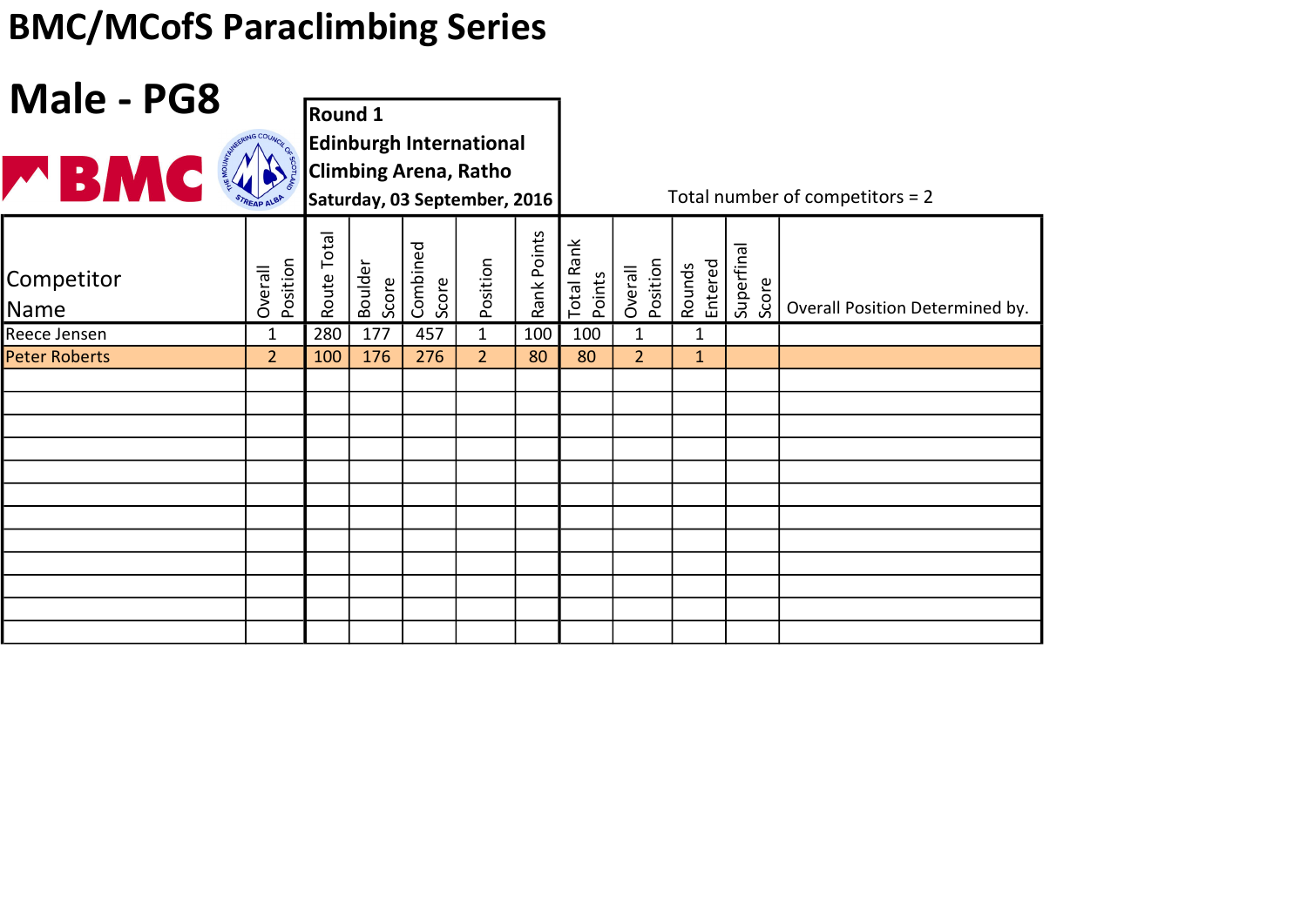| <b>Female - PG9</b> |                     |                                                              |                                                  |                   |              |             |                                   |                     |                   |                     |                                 |  |
|---------------------|---------------------|--------------------------------------------------------------|--------------------------------------------------|-------------------|--------------|-------------|-----------------------------------|---------------------|-------------------|---------------------|---------------------------------|--|
|                     |                     |                                                              | <b>Round 1</b><br><b>Edinburgh International</b> |                   |              |             |                                   |                     |                   |                     |                                 |  |
| <b>MBMC</b>         |                     | <b>Climbing Arena, Ratho</b><br>Saturday, 03 September, 2016 |                                                  |                   |              |             | Total number of competitors = $1$ |                     |                   |                     |                                 |  |
| Competitor<br>Name  | Position<br>Overall | Route Total                                                  | Boulder<br>Score                                 | Combined<br>Score | Position     | Rank Points | <b>Total Rank</b><br>Points       | Position<br>Overall | Entered<br>Rounds | Superfinal<br>Score | Overall Position Determined by. |  |
| Samantha Watts      | 1                   | 279                                                          | 175                                              | 454               | $\mathbf{1}$ | 100         | 100                               | $\mathbf{1}$        | $\mathbf{1}$      |                     |                                 |  |
|                     |                     |                                                              |                                                  |                   |              |             |                                   |                     |                   |                     |                                 |  |
|                     |                     |                                                              |                                                  |                   |              |             |                                   |                     |                   |                     |                                 |  |
|                     |                     |                                                              |                                                  |                   |              |             |                                   |                     |                   |                     |                                 |  |
|                     |                     |                                                              |                                                  |                   |              |             |                                   |                     |                   |                     |                                 |  |
|                     |                     |                                                              |                                                  |                   |              |             |                                   |                     |                   |                     |                                 |  |
|                     |                     |                                                              |                                                  |                   |              |             |                                   |                     |                   |                     |                                 |  |
|                     |                     |                                                              |                                                  |                   |              |             |                                   |                     |                   |                     |                                 |  |
|                     |                     |                                                              |                                                  |                   |              |             |                                   |                     |                   |                     |                                 |  |
|                     |                     |                                                              |                                                  |                   |              |             |                                   |                     |                   |                     |                                 |  |
|                     |                     |                                                              |                                                  |                   |              |             |                                   |                     |                   |                     |                                 |  |
|                     |                     |                                                              |                                                  |                   |              |             |                                   |                     |                   |                     |                                 |  |
|                     |                     |                                                              |                                                  |                   |              |             |                                   |                     |                   |                     |                                 |  |